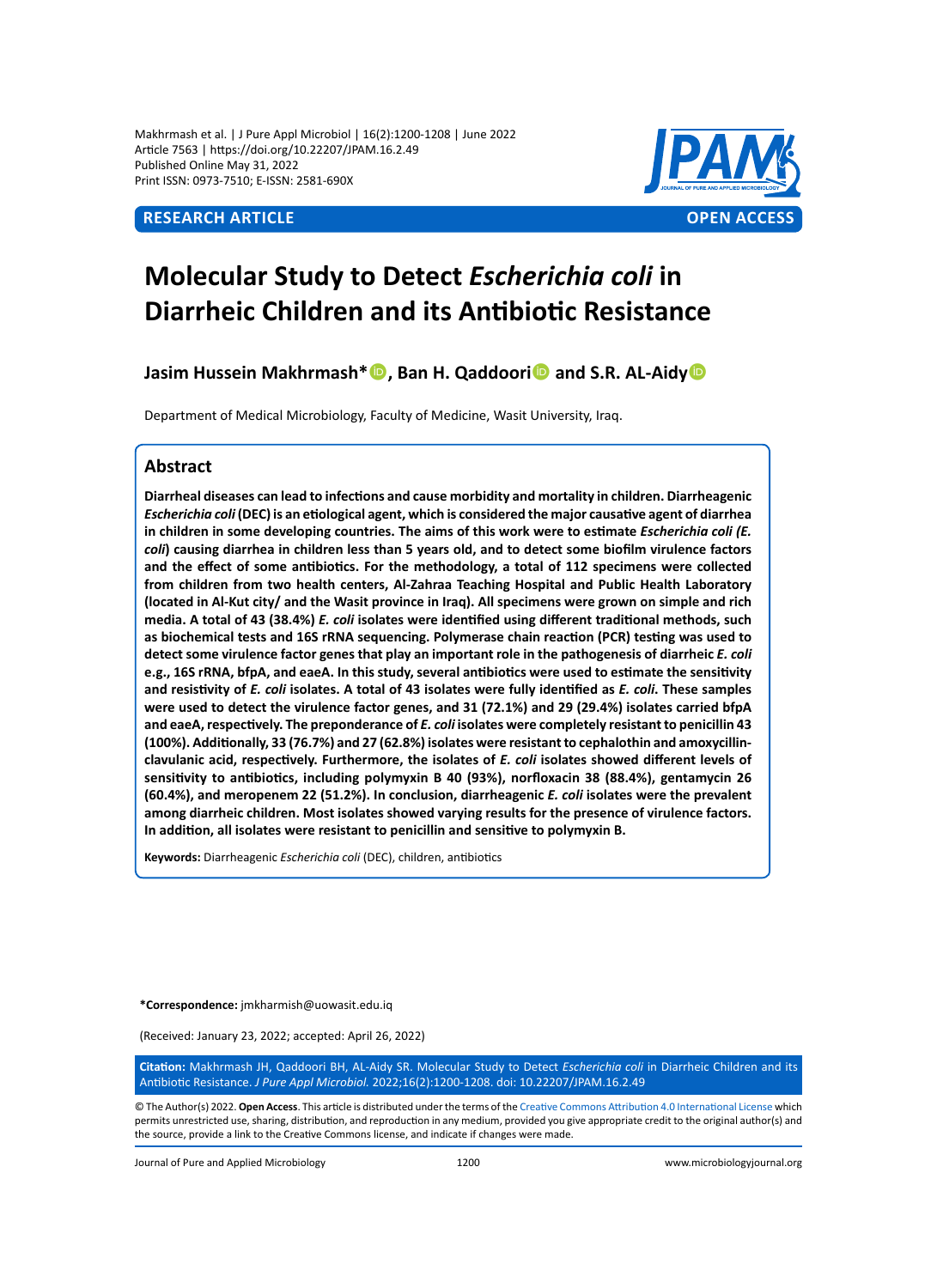Diarrheal disease is a major global problem, causing more than 2 million deaths annually and primarily affecting children under five years of age. In addition, diarrhea is considered as one of the major disease-contributing factors for infection and death among children and the 2<sup>nd</sup> major cause of death globally among different groups of children who are under five years of age, following mortality resulting from respiratory tract infections. $1,2$  Hebbelstrup et al.<sup>3</sup> mentioned that one of the major bacteria that causes diarrhea is diarrheagenic *Escherichia coli* (DEC), which causes gastrointestinal infections. In addition, there are six DEC pathotypes, including enteropathogenic *E. coli* (EPEC), enterotoxigenic *E. coli* (ETEC), enterohemorrhagic (Shiga toxin-producing) *E. coli* (EHEC STEC), enteroinvasive *E. coli* (EIEC), enteroaggregative *E. coli* (EAEC), and diffusely adhering *E. coli* (DAEC). ETEC, EPEC, and EAEC primarily targets the gut while DAEC, EHEC-STEC, and EIEC affect the colon. Furthermore, ETEC is a common bacterial agent that causes diarrhea and death in most developing countries. The signs of ETEC are similar to those of other bacterial infections, such as *Vibrio cholera*, but appear milder. The specific virulence factors resemble the enterotoxins of ETEC from other DEC.<sup>4,5</sup> Kaper et al.5; and Alikhani et al.<sup>6</sup> reported that EPEC is an important pathogenic group of DEC that is linked to diarrhea in children in developing countries. Strains of typical EPEC have an extra-chromosomal DNA (plasmid) named EPEC adherence factor (EAF). It encodes a type 4 pilus called the bundleforming pilus (*bfp*). Several types of EPEC possess a chromosomal gene called eae gene, which encodes the 'outer membrane protein intimin' and affects the gastrointestinal tract mucosa. In addition, isolates of EHEC-STEC caused bloody and/or non-bloody diarrhea and hemolytic uremic syndrome. Furthermore, the virulence factor key EHEC is Shiga toxin (stx gene), which is recognized as Vero-toxin (*Vtx*) and consists of two subgroups: stx1 and stx $_2$ . The most important serotype among the EHEC-STEC strains were shown to be O157:H7.7 EAEC causes diarrhea in adults and travelers. This pathway is defined as a novel gut pathogen that causes various disorders worldwide. EAEC adheres to the cells of HEP2, and the mucosa of the gut by fimbria named aggregative adherence fimbria (AAFs), which is encoded by the gene (*aggR*), which

is placed in the essential plasmids of EAEC named pAA.<sup>8,1</sup> Jafari et al.<sup>9</sup> clarified that EIEC strains are a patho-type that causes inflammatory invasivE. colitis, and sometimes bacterial dysentery. In most cases, EIEC causes watery diarrhea.

Bonkoungou et al.10,11 mentioned that these diseases are common in developing countries, particularly in areas with poor sanitation, hygiene, and a limited amount of safe drinking water. In addition, poor health conditions, such as malnutrition, increase the risk of infection with diarrhea. The causative agents of diarrhea, especially in acute cases, involve a wide range of pathogens, including bacteria, viruses, parasites, and fungi. In previous studies, viruses such as *Rotavirus* and *E. coli* were the two major causative agents of diarrhea, in addition to other pathogens, such as *Campylobacter* spp.12 Zaidi et al.<sup>13</sup> and Vu Nguyen et al.<sup>14</sup> demonstrated that the major causative agents of diarrhea represented by diarrheagenic pathogens include DEC, *Rotavirus,* bacterial dysentery (*Shigella* spp.), *Salmonella* spp., entameba dysentery (*Entamoeba histolytica*), Bacteroides fragilis (enterotoxigenic), *Campylobacter jejuni,* parasitic *Cryptosporidium*  spp. Furthermore, DEC is a major causative agent of severe diarrhea and is a major public health.15 DEC coli is an important bacterial pathogen that causes diarrhea and death, especially during childhood age.16 In addition, DEC is a remarkable cause of childhood diarrhea and is responsible for 30–40% of acute diarrhea cases in developing countries.17 DEC is a remarkable etiological cause of both sporadic and diarrheal outbreaks worldwide. The most common DEC pathotypes cause increased morbidity and mortality globally.<sup>18</sup>

Resistance to antibiotics has recently emerged as the most common problem worldwide. This has been attributed to random sale of different antibiotics, incentives for healthcare supply to prescribe antibiotics, human expectations, and rising costs due to emergence of antibiotic resistance.<sup>19,20</sup> Moreover, Liu et al.<sup>21</sup> and Jones et al.<sup>22</sup> stated that the noteworthy benefits of antibiotics in decreasing mortality and morbidity rates were challenged by the emergence of antibiotic-resistant strains in recent years. Apart from the acquisition of virulence genes by *E. coli*, there are a large number of cases of antibiotic resistance gene possession by the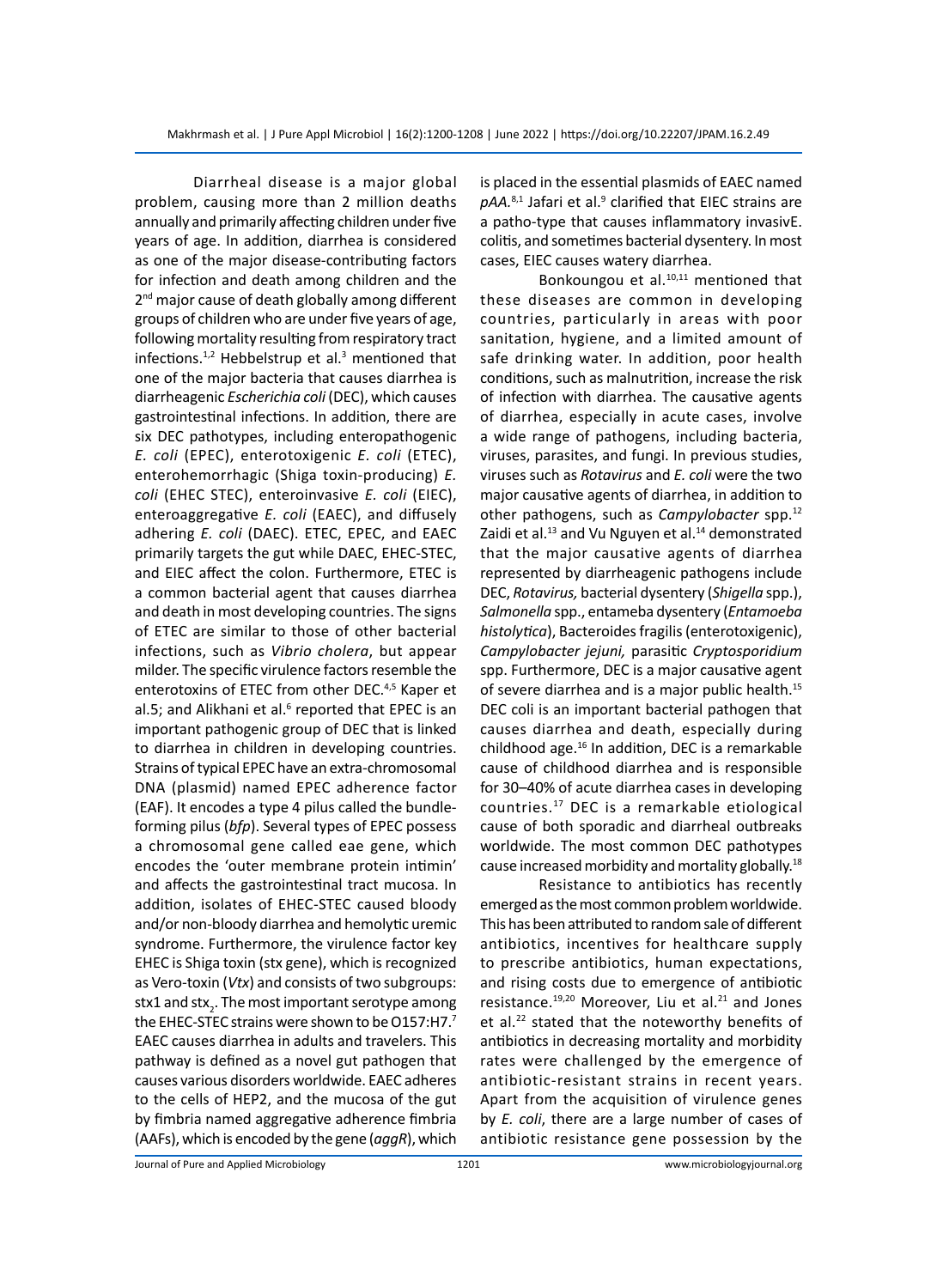microorganism present in the clinical samples for animal and environment.<sup>23,24</sup> Genetic changes associated with phenotypic resistance to several antibiotics, such as tetracycline, gentamycin, quinolones, sulfa-trimethoprim, and β-lactams, have been investigated in DECs.<sup>25</sup> Jafari et al.<sup>26</sup> demonstrated that studies in the Tehran capital (Iran) demonstrated a high frequency of resistance to STEC in populations with EAEC-, STEC-, EPEC-, and ETEC- infected children with diarrhea. In contrast, another study conducted in western Iran reported an increased phenotypic rate of resistance to EHEC in a population of STEC-, EHEC-, and EPEC- infected children.<sup>27</sup> Bai et al.<sup>28</sup> and Montealegre et al.<sup>29</sup> stated that phenotype *E. coli* resistance is highly polymorphic, and this case is attributed to genome flexibility in *E. coli*, accelerating the emergence of pathogenic types showing individual resistance to the antibiotic phenotype.

The goals of this study were to estimate the incidence *E. coli* causing diarrhea in children less than five years old, detect some virulence factors, and determine the effect of some antibiotics.

### **METHODOLOGY**

### **Collect and culture for different specimens**

A total of 112 clinical samples were collected from different sites, which included swabs from children's' stools who were hospitalized in two health centers: Al-Zahraa Teaching Hospital and the Public Health Laboratory (located in Al-Kut City, Wasit Province, Iraq). All these specimens were grown on traditional and rich media. Initially, bacteria were cultured on blood agar and nutrient agar, then on selective media, such as MacConkey, eosin methylene blue (EMB), and brain heart infusion broth (BHI B) agar; all samples were incubated 37°C for 18–20 hours. Furthermore, conventional and molecular methods have been used to extract several isolates of bacteria. Microbiological techniques, such as biochemical tests and PCR, were used to detect isolates. Moreover, Mueller-Hinton agar was used to assess antibiotic sensitivity against different *E. coli* isolates. Strain E-2348 was used as a control for the PCR assay (Center for Vaccine Development, USA).

# **Extraction protocol for** *E. coli* **DNA and PCR technique**

The DNA in several isolates of *E. coli* were diagnosed using the Geneaid Genomic DNA Extraction Kit (U.S.A.). DNA was extracted with commensurate company guidance. Briefly, *E. coli* specimens were centrifuged, and the pellets were suspended in 0.2 ml buffer for ten min. A total of 0.2 ml of GD buffer was tested for ten min. Subsequently, 0.2 mL absolute of ethanol added to the lysate. A 2 ml tube was used, and then collected and centrifuged using GD columns. A buffer of W1 was added to the GD column and centrifuged. In addition, the wash buffer was tested and eluted from the column. The mixture was added and left for 3 min in order to ensure that pure DNA was obtained. Several virulence genes are required for the detection of DEC, all of which are recognized by PCR testing.

# **Preparation of reaction master mix for PCR**

The PCR master mix was prepared using the GoTag Green Master Mix Kit (Promega, USA), and the master mix was prepared according to the manufacturer's instructions, as summarized in Table 1.

#### **Table 1.** Reaction of PCR mixture master mix

| Master mix of PCR             | Volume (µl)   |
|-------------------------------|---------------|
| Master mix                    | 12.5          |
| Primer forward (10p/mol)      | 1             |
| Primer reverse (10p/mol)      | 1             |
| Nuclease free water           | 8.5           |
| Template of DNA (20-40 ng/µl) | $\mathcal{P}$ |
| Total                         | 25            |
|                               |               |

|                  | <b>Table 2.</b> PCR thermo cycler system of 16S rRNA, plbA, |  |  |
|------------------|-------------------------------------------------------------|--|--|
| eaeA for E. coli |                                                             |  |  |

| Temp.<br>$(^{\circ}C)$                    | Time<br>(m) | Repeat<br>(cycle) |
|-------------------------------------------|-------------|-------------------|
| 95                                        | 5           | 1                 |
| 95                                        | 0.5         |                   |
| $531$ , 52 <sup>2</sup> , 57 <sup>3</sup> | 0.5         | 30                |
| 72                                        | 0.5         |                   |
| 72                                        | 7           | 1                 |
| 10                                        | 10          |                   |
|                                           |             |                   |

At for 16S rRNA<sup>1</sup> , *plbA2 , eaeA3 .*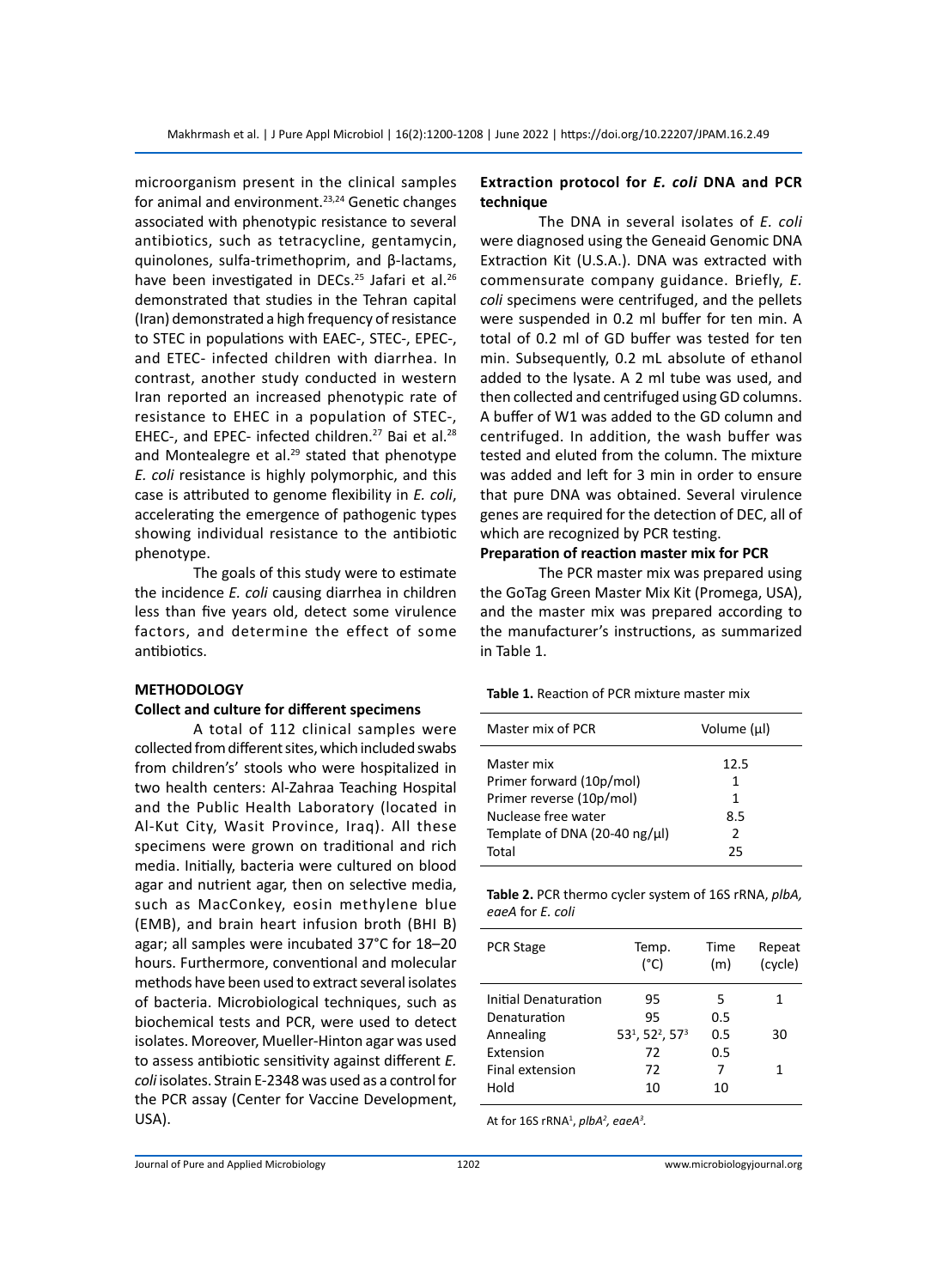# **Polymers chain reaction (PCR) thermo cycler program**

Additionally, PCR thermocycler conditions for *E. coli* were achieved using a PCR thermocycler system, which is similar for each gene except for the annealing temperature, as outlined in Table 2.

The specific primers, for example, 16S rRNA, to detect of *E. coli* isolates *eaeA* and *bfpA* were designed by Eurofins MWG Operon (MWG, Germany) (Table 3). The concentration and quality of the DNA specimens were estimated using a NanoDrop. The amplified DNA product was stained with ethidium bromide.

# **Antibiotics sensitivity test against** *E. coli*

Sensitivity tests were conducted using the disc method, and antibiotics were selected according to the Clinical and Laboratory Standards Institute (CLSI). Mueller-Hinton agar was used for this purpose. Nutrient agar cultured with *E. coli* (107 CFU/ml) was incubated at 37°C for 24 hours. Discs of different antibiotics were placed on the surface of the agar. The antibiotics used in the current study were as follows: penicillin (PEN) 10U,

amoxicillin-clavulanic acid (AMC) 10µg, gentamicin (GEN) 10µg, meropenem (MPM) 10µg norfloxacin (NOR) 10µg, trimethoprim-sulfamethoxazole (SXT) 250µg, cephalothin (INN) 30µg, polymyxin B (PMB) 200U. The results of this method (resistant, intermediate or susceptible) were conducted according to the CLSI system. All *E. coli* isolates were tested for multidrug resistant (MDR).

# **Statistical analysis method**

All data were subjected to a one-way analysis of variance (ANOVA). We considered a P-value of 0.05 to be statistically significant.

# **RESULTS**

#### **Isolation and identification of** *E. coli*

A total of 43 (38.4%) *E. coli*, was obtained from stool samples from children. These isolates were identified using conventional and molecular methods, such as culture and microscopic examination, biochemical tests, and PCR, and all results were confirmed using molecular techniques, such as 16S rRNA. All bacterial isolates demonstrated similar results across several

**Table 3.** Primers were tested for *E. coli* in the present work, and selected primer to gene of 16S rRNA

| Gene | Primer sequence |                               | Size product (bp) | Accession No.* |  |  |
|------|-----------------|-------------------------------|-------------------|----------------|--|--|
| eaeA | F.              | TCCGAAAGCGAAATGATGAAG         | 101               | MG458419.1     |  |  |
|      | R               | GCCGAACCTAAGACAGGTAAG         | 101               |                |  |  |
| bfpA | F.              | <b>TGCTTAACACATCTGCAATTCC</b> | 150               | AF233898.1     |  |  |
|      | R               | ATGCCGCTTTATCCAACCC           | 150               |                |  |  |
| 16S  | F.              | ACCCGCAGAAGAAAGCAAC           | 230               | OK177841.1     |  |  |
| rRNA | R               | ACGCATTTCACCGCTACAC           | 230               |                |  |  |

\* Designed by my self-using the national centre for biotechnology information (NCBI).



**Fig. 1.** Agarose gel electrophoresis and genomic DNA isolated from *E. coli* observed PCR product analysis for16S rRNA gene in *E. coli.* M: Marker (100-1500bp). All lines (1-7) were +ve PCR at 230bp PCR size of product.

Journal of Pure and Applied Microbiology 1203 www.microbiologyjournal.org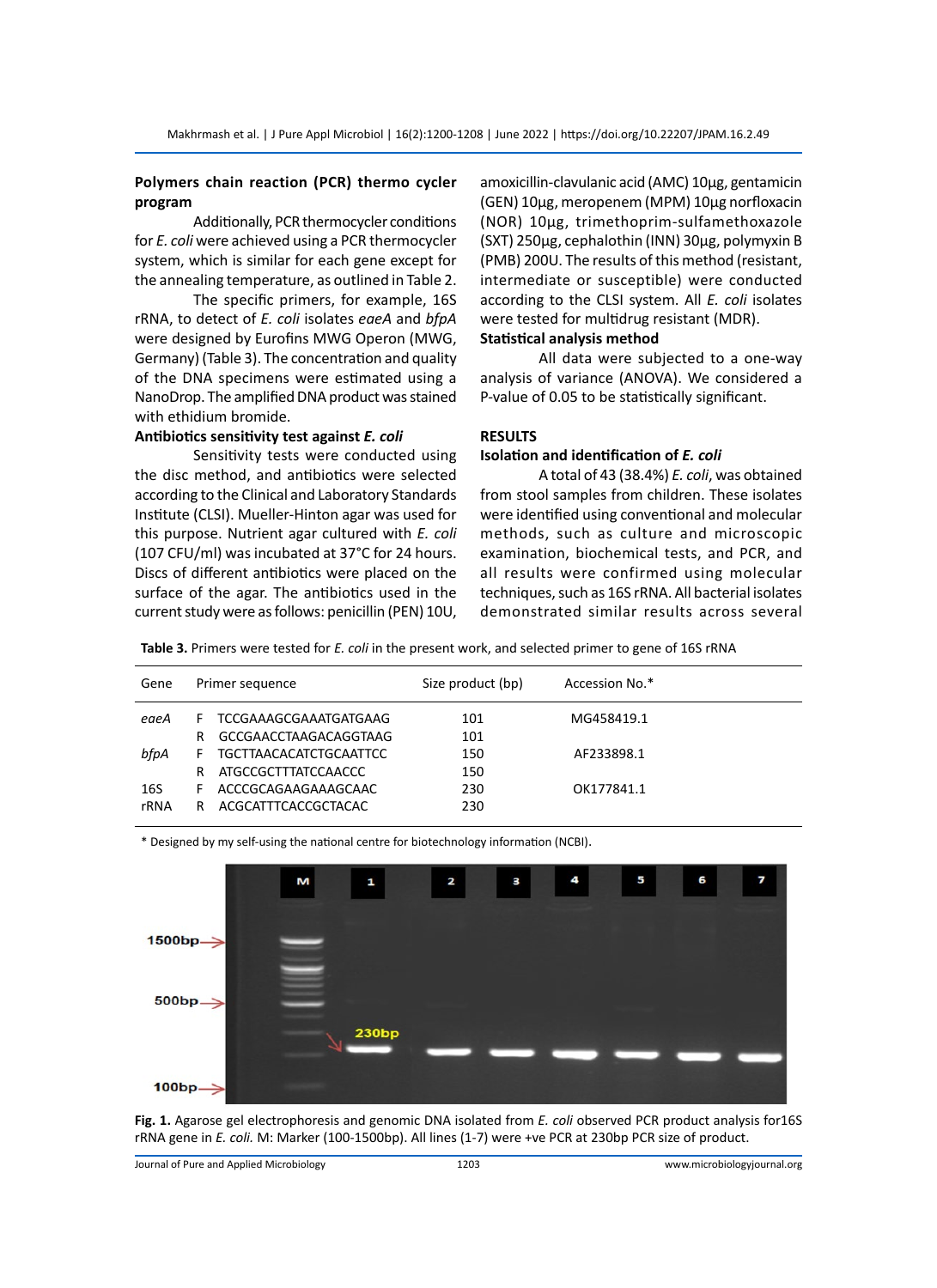biochemical tests. Several tests were conducted to confirm the characterization of *E. coli* by 16S rRNA. The DNA of all *E. coli* isolates was extracted, and PCR was performed. All isolates were identified as DEC.

# **Identification of** *E. coli* **by PCR technique**

Different *E. coli* isolates were identified as DEC using 16S rRNA as PCR positive (Fig. 1).

As for virulence factors, in DEC, *bfpA* was detected in 31 (72.1%) isolates from *E. coli* as PCR positive, whereas the *eaeA* gene was detected in 29(67.4%) isolates and considered a PCR positive (Fig. 2 and 3). These genes play a critical role in the pathogenesis of diarrhea caused by *E. coli*. **Antibiotics sensitivity test against** *E. coli*

In the present study, most *E. coli* isolates were multi drug resistant (MDR) to varying degrees (Table 3.2). *E. coli* isolates were fully resistant to penicillin (100%). A total of 33 (76.7%) and 27 (62.8%) isolates exhibited resistance to cephalothin and amoxycillin-clavulanic acid, respectively. In addition, the isolates of *E. coli* showed different levels of sensitivity to each antibiotic. For example, we observed sensitivity to polymyxin B 40 (93%), norfloxacin 38 (88.4%), gentamycin 26 (60.4%), and meropenem 22(51.2%), as summarized in Table 4.

### **Discussion**

Most types *E. coli* are harmless and cause diarrhea. Some strains *E. coli* (i.e. *E. coli* O157:H7) can cause dangerous symptoms, such as stomach cramps, vomiting, bloody, and diarrhea. Successful management of any infectious disease requires recognition of the causative agents and treatment of signs manifested by the disease. This study was conducted to detect *E. coli* isolation rate and virulence factors of pathogenic *E. coli* that isolated from DEC in the Wasit province (Iraq). Diarrhea is a multifactorial disorder related to a wide range of pathogens, including bacteria, viruses, and parasites.21,30 Most commonly isolated bacteria among DEC is *E. coli* when applying traditional and molecular methods. The results of the current study are in agreement with those of Begum et al.,<sup>31</sup> conducted in Mizoram. In the current study,



**Fig. 2.** Agarose gel electrophoresis and genomic DNA isolated from *E. coli* observed PCR product analysis *bfpA* gene in *E. coli.* M: Marker (100-1500bp). All lines (1-6) were +ve PCR at 156bp PCR size of product.



**Fig. 3.** Agarose gel electrophoresis and genomic DNA isolated from *E. coli* observed PCR product analysis *eaeA* gene in *E. coli.* M: Marker (100–1500 bp). All lines (1-6) were +ve PCR at 101 bp PCR size of product.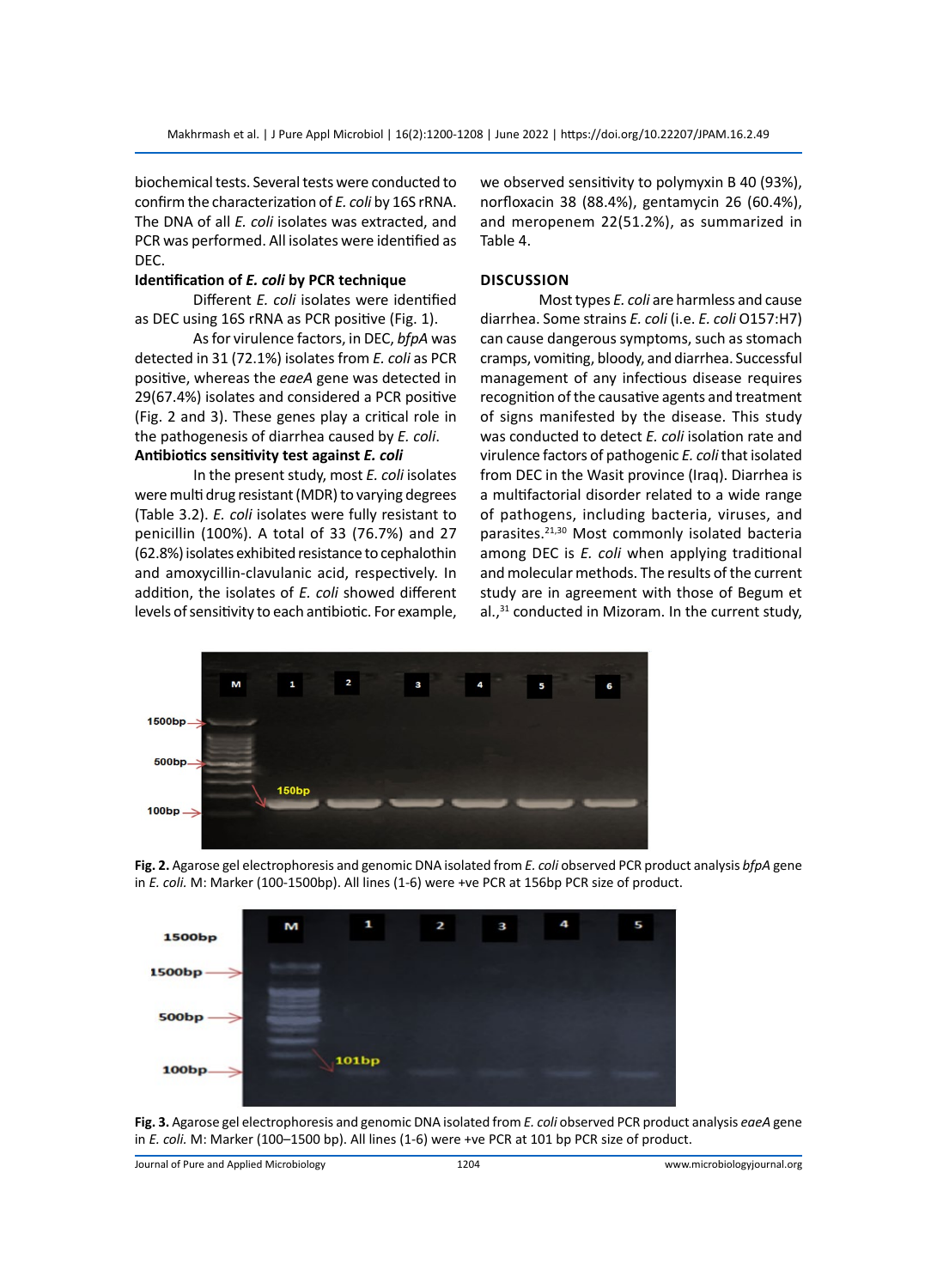| Antibiotics dosage (µg)           | Resistant         |      | Intermediate |        | Sensitive      |        |             |  |
|-----------------------------------|-------------------|------|--------------|--------|----------------|--------|-------------|--|
|                                   | No <sup>*</sup> . | (%)  | No.          | $(\%)$ | No.            | $(\%)$ | **Total No. |  |
| Penicillin G                      | 43                | 100  | 0            | 0      | 0              | 0      | 43          |  |
| Amoxicillin-                      | 27                | 62.8 | 7            | 16.3   | 9              | 20.9   | 43          |  |
| Clavulanic acid                   |                   |      |              |        |                |        |             |  |
| Cephalothin                       | 33                | 76.7 | 4            | 10.3   | 6              | 14     | 43          |  |
| Meropenem                         | 20                | 46.5 | $\mathbf{1}$ | 2.3    | 22             | 51.2   | 43          |  |
| Gentamicin                        | 14                | 32.6 | 3            | 7      | 26             | 60.4   | 43          |  |
| Norfloxacin                       | 4                 | 9.3  | 1            | 2.3    | 38             | 88.4   | 43          |  |
| Polymyxin B                       | $\overline{2}$    | 4.7  | 1            | 2.3    | 40             | 93     | 43          |  |
| Trimethoprim-<br>sulfamethoxazole | 2                 | 4.7  | 39           | 90.7   | $\overline{2}$ | 4.7    | 43          |  |

**Table 4.** Antibiotic resistivity and susceptibility in different isolates of DEC

*(P<*0.05), No\*: Number, \*\*: *E. coli* is MDR.

the prevalence of DEC was higher than that of the other microorganisms (Table 2). The current study agreed with other studies conducted in Iran/ Tahran and Tanzania by Jafari et al.<sup>26</sup>, and Moyo et al.,<sup>32</sup> respectively, who demonstrated that the most common microorganism was DEC (7.9%), which was lower than that reported in other developing countries. In addition, a study by Dias et al.<sup>33</sup> (Brazil and Mexico) observed that EAEC was the primary pathotype DEC, with respective rates of 50%.

Regarding non-DEC and the capacity to cause diarrhea, contagious diseases, which do not first affect the GIT, can cause acute diarrhea. The pathogenesis of this type of diarrhea involves intestinal inflammation, cytokine action, red blood cell (RBC) sequestration, programmed cell death, increased endothelial cell permeability in the GIT microvasculature, and invasion of epithelial cells in the GIT by several agents. Several symptoms, such as fever and diarrhea, occur in patients with respiratory syndrome (SARS), Plasmodium parasites (malaria), and dengue fever. Diarrhea also occurs in patients with acquired lung inflammation when it is suggestive of legionellosis, and those with systemic bacterial infections. Although diarrhea is rare in patients with early borreliosis, the incidence is high in those with other tick-borne infections, such as tick-borne, ehrlichiosis, and others. Unfortunately, it is often not established whether diarrhea is an initial clinical sign and/or whether it progresses during the course of the disorder.<sup>34</sup>

Recently, molecular diagnostic techniques have become common in clinical laboratories. PCR is capable of detecting several pathogens via the amplification of specific genes encoding important virulence factors. If it is difficult to diagnose DEC using traditional laboratory techniques, PCR becomes beneficial in clinical laboratories because of its specificity and sensitivity. In the current study, all isolates produced 43 (100%) as *E. coli* by PCR method. In contrast, there were 31 (72.1%) and 29 (67.4%) isolates from *E. coli* contained the *bfpA*, and *eaeA* genes, respectively. Furthermore, typical EPEC is the most common cause of watery diarrhea in children, especially in developing countries. The current study is compatible with and nearest to a study carried out on children in Peru (South America) by Contreras et al.<sup>35</sup>, who observed that the most common pathotype in diarrhea was the predominant genes of *bfpA* (74%) and *eaeA* (54%). In addition, a study conducted in Yogyakarta/ Indonesia by Harti et al.,<sup>36</sup> who observed that the percentage of predominant genes in DEC was espA (85%), *bfpA* (80%), and *eaeA* (51%). Another study conducted among young children in South Africa with diarrheal disease, by Galane and Roux,  $37$ clarified that the PCR results observed 59 (32.6%) isolates of *E. coli* carried genes (*eaeA*), and 6(3.3%) possessed *bfpA* genes, 4 (2.2%) CNF1, and 2 (1.1%) carried Stx, genes. These results were different from those of the current study, and this difference between the two studies may be ascribed to the conditions and various geographical areas and/or other related genes or carried on plasmids, among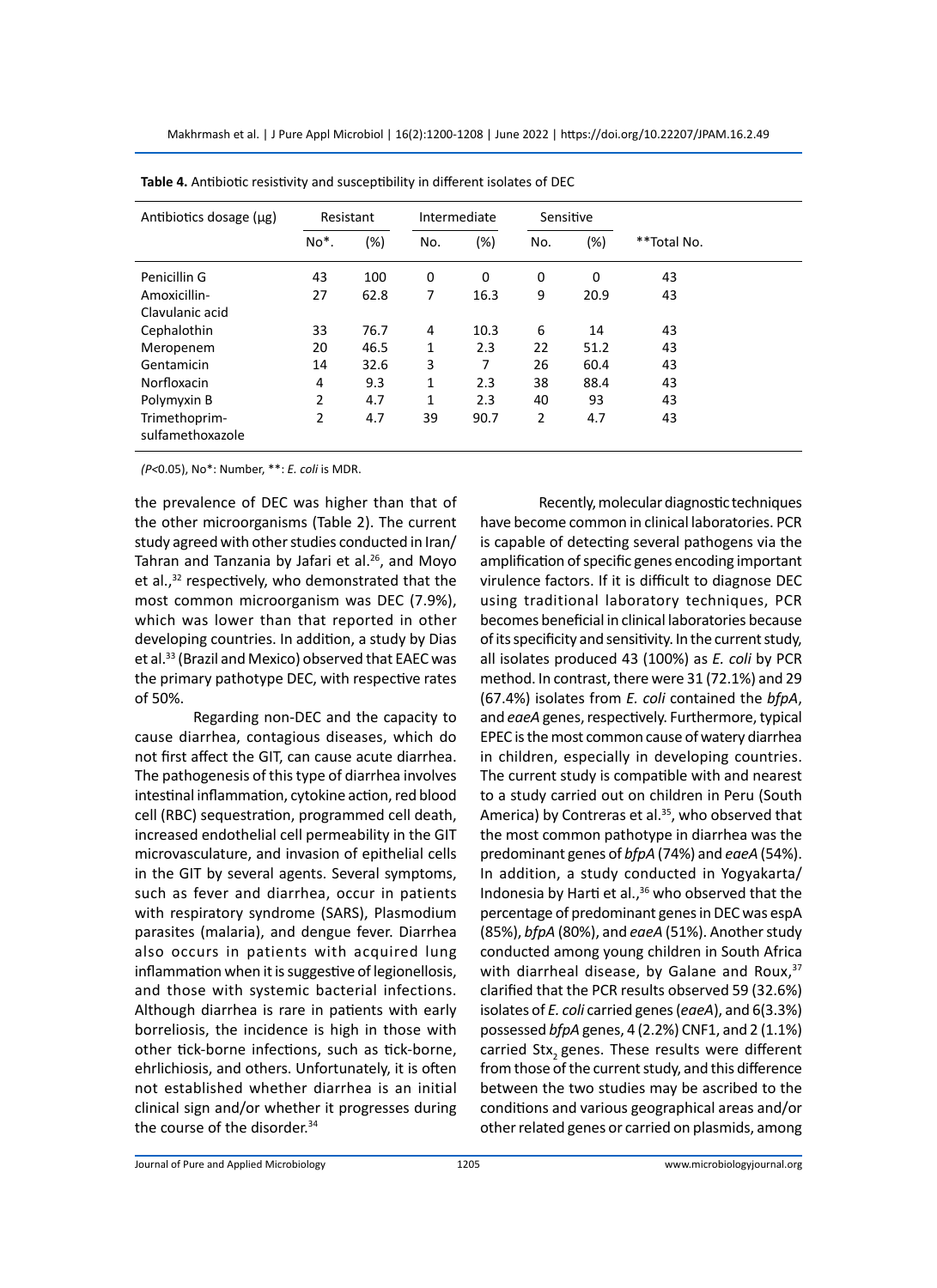other external causes. Moreover, Kaper et al.<sup>5</sup> stated that the *eaeA* e gene is a known virulence factor not only for EPEC and EHEC strains, but is also atypical for EPEC, in which *eaeA* takes place alone without the presence of a gene, such as the adherence factor plasmid (*pEAF*).

Resistivity and antibiotic sensitivity have become important health problems, particularly in pharmacies. Numerous types of bacteria have been found to be capable of resisting antibiotics. Among these bacteria is *E. coli*. It is one of the microbes that cause diarrhea. Several antibiotic therapies are recommended when diarrheal diseases are present to reduce the duration of clinical signs and symptoms. *E. coli in vitro* isolates showed a high resistance pattern to several β-lactam antibiotics, including penicillin G 43(100%), cephalothin 33(76.7%), and amoxycillin-clavulanic acid 27(62.8%), but there was an intermediate effect on trimethoprimsulfamethoxazole 39(90.7%). The majority of antibiotic resistance refers to the β-lactamase enzyme that destroys β-lactam antibiotics. These results agree with those of another study conducted by Wu et al. $38$  who observed that some antibiotics emerged as resistant to penicillin group i.e. amoxicillin (85%), followed by cephoms group, such as cefuroxime (65%), and cefatriaxone (60%), respectively. Furthermore, it was found in the current study that these results were compatible with the results of a study conducted in Katsina State, Nigeria by Adesoji and Liadi,39 who observed that isolates of *E. coli* demonstrate high resistance to several antibiotics, including ampicillin (100%), amoxicillin (80%), and tetracycline (73.3%). Different cases of diarrhea caused by various categories of *E. coli* constitute risk in several regions of the world.<sup>40</sup> There are studies conducted in the Ondo state/ Nigeria by Onifade et al.,<sup>41</sup> who observe that most *E. coli* isolates are resistant to antibiotics (i.e. ceftazidime, augmentin, gentamicin, cefuroxime, tetracycline, cefixime, trimethoprim-sulfamethoxazole, and chloramphenicol) but have observed >50% susceptibility to ofloxacin, ciprofloxacin, and nitrofurantoin. The resistance rate *E. coli* to drugs has been observed to be different from one location to another in Nigeria. Antibiotics such as CHL, SXT, and AMP are excessively used to treat diarrhea owing to their low cost and ready availability. Some prior studies have observed a high prevalence of antibiotic resistance in pathogens, especially DEC. Furthermore, the present study has exhibited prevalece sensitivity to some antibiotic, such as polymyxine B (93%), norfloxacin (88.4%), and gentamicin (60%). These results agreed with those of a study conducted in Iran by Broujerdi et al.,<sup>43</sup> who reported that most *E. coli* isolates (> 75%) were sensitive to some antibiotic groups, such as imipenem, ciprofloxacin, and amikacin.

# **CONCLUSION**

Infection with diarrheic *E. coli* is the most common pathogen among microbial communities and remains as one of the primary causes of childhood diarrhea. In the present study, the case of DEC, particularly EPEC, was considerably associated with childhood diarrhea in developing countries. Furthermore, molecular techniques have indicated that *bfpA* and *eaeA* genes are associated with the form of DEC in different isolates. The results of the antibiotic susceptibility assay indicated that the most active compound against DEC inhibited different DEC isolates. Moreover, isolates of *E. coli* are fully resistant to penicillin (100%). In addition, the isolates of *E. coli* demonstrated sensitivity to polymyxin B (93%) and norfloxacin (88.4%).

# **ACKNOWLEDGMENTS**

The authors would like to thank the writing support staff at the centre of Al-Zahra' Teaching Hospital and the public Health Laboratory in Al-Kut city/Wasit province/Iraq.

#### **CONFLICTS OF INTEREST**

The authors declare that there is no conflict of interest.

#### **AUTHORS' CONTRIBUTION**

All authors listed have made a substantial, direct and intellectual contribution to the work, and approved it for publication.

# **FUNDING**

None.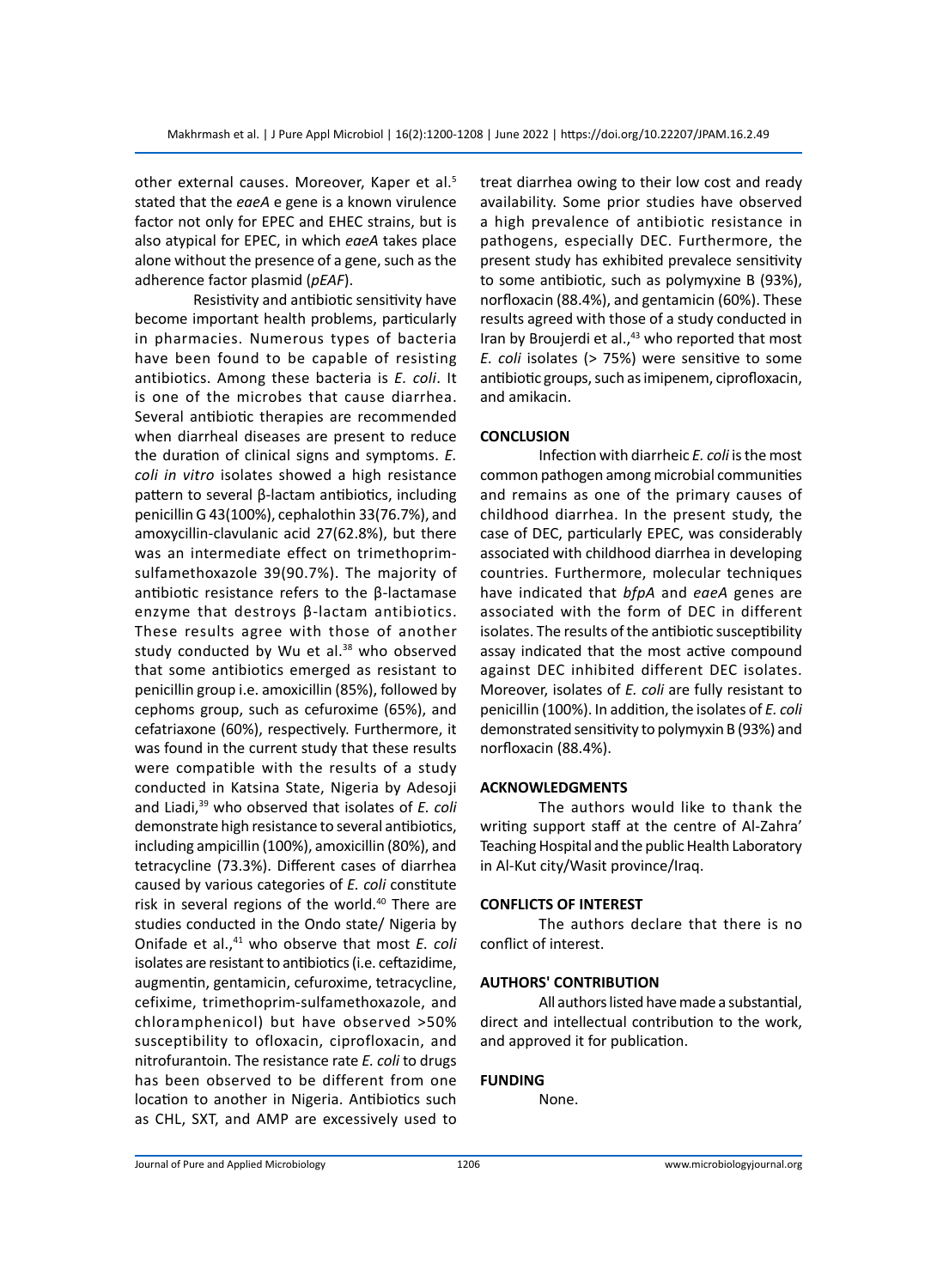#### **DATA AVAILABILITY**

All datasets generated or analyzed during this study are included in the manuscript.

### **ETHIC STATEMENTS**

This article does not contain any studies with human participants or animals performed by any of the authors.

#### **REFERENCES**

- 1. Kosek M, Bern C, Guerrant RL: The global burden of diarrhoeal disease, as estimated from studies published between 1992 and 2000. *Bull World Health Organ.* 2003;81:197-204.
- 2. Bryce J, Boschi-Pinto C, Shibuya K, Back RE: WHO estimates of the causes of death in children. *Lancet.*  2005;365(9465):1147-1152. doi: 10.1016/S0140- 6736(05)71877-8
- 3. Hebbelstrup Jensen B, Olsen KEP, Struve C, Krogfelt KA, Petersen AM. Epidemiology and clinical manifestations of enteroaggregative *Escherichia coli. Clin Microbiol Rev.* 2014;27(3):614-630. doi: 10.1128/CMR.00112-13
- 4. Fleckenstein JM, Rasko DA. Overcoming enterotoxigenic *E. coli* pathogen diversity: Translational molecular approaches to inform vaccine design. *Methods Mol Biol.* 2016;1403:363-383. doi: 10.1007/978-1-4939- 3387-7\_19
- 5. Kaper JB, Nataro JP, Mobley HLT. Pathogenic *E. coli. Nat Rev Microbiol.* 2004;2:123-140. doi: 10.1038/ nrmicro818
- 6. Alikhani MY, Hashemi SH, Aslani MM, Farajnia S. Prevalence and antibiotic resistance patterns of diarrheagenic *E. coli* isolated from adolescents and adults in Hamedan, Western Iran. *Iran J Microbiol* 2013;5(1):42-47.
- 7. Luzader DH, Willsey GG, Wargo MJ, Kendall MM. The type three secretion system 2-encoded regulator EtrB modulates enterohemorrhagic *E. coli* virulence gene expression. *Infect Immun.* 2016;84(9):2555-2565. doi: 10.1128/IAI.00407-16
- 8. Boisen N, Struve C, Scheutz F, Krogfelt KA, Nataro JP. New adhesin of enteroaggregative *E. coli* related to the Afa/Dr/AAF family. *Infect Immun.* 2008;76(7):3281- 3292. doi: 10.1128/IAI.01646-07
- 9. Jafari A, Aslani MM, Bouzari S. *E. coli:* a brief review of diarrheagenic pathotypes and their role in diarrheal diseases in Iran. *Iran J Microbiol.* 2012;4:102-117.
- 10. Bonkoungou IJ, Sanou I, Bon F, et al. Epidemiology of rotavirus infection among young children with acute diarrhoea in Burkina Faso. *BMC Pediatr.* 2010;10:94. doi: 10.1186/1471-2431-10-94
- 11. Bonkoungou IJ, Lienemann T, Martikainen O, et al. Diarrhoeagenic *Escherichia coli* detected by 16-plex PCR in children with and without diarrhoea in Burkina Faso. *Clin Microbiol Infect.* 2012;18(9):901-906. doi: 10.1111/j.1469-0691.2011.03675.x
- 12. Scallan E, Hoekstra RM, Angulo FJ, et al. Foodborne Illness acquired in United states-major pathogens. *Emerg Infect Dis.* 2011;17(1):7-15. doi: 10.3201/ eid1701.P11101
- 13. Zaidi AKM, Awasthi S, DeSilva HJ. Burden of infectious diseases in South Asia. *BMJ.* 2004;328:811-815. doi: 10.1136/bmj.328.7443.811
- 14. Nguyen T, Le Van P, Le Huy C, Nguyen Gia K, Weintraub A. Etiology and epidemiology of diarrhoea in children in Hanoi, Vietnam. *Int J Infect Dis.* 2006;10(4):298-308. doi: 10.1016/j.ijid.2005.05.009
- 15. Munhoz DD, Santos FF, Mitsunari T, et al. Hybrid Atypical Enteropathogenic and Extraintestinal *Escherichia coli* (aEPEC/ExPEC) BA1250 Strain: A Draft Genome. *Pathogens.* 2021;10(4):475. doi: 10.3390/ pathogens10040475
- 16. Ugboko HU, Nwinyi OC, Oranusi SU, Oyewale JO. Childhood diarrhoeal diseases in developing countries. *Heliyon.* 2020;6(4):e03690. doi: 10.1016/j. heliyon.2020.e03690
- 17. Saka HK, Dabo NT, Muhammad B, Garcia-Soto S, Ugarte-Ruiz M, Alvarez J. Diarrheagenic *Escherichia coli* Pathotypes From Children Younger Than 5 Years in Kano State, Nigeria. *Front Public Health.* 2019;27(7):348. doi: 10.3389/fpubh.2019.00348
- 18. Croxen MA, Law RJ, Scholz R, Keeney KM, Wlodarska M, Finlay BB. Recent advances in understanding enteric pathogenic *Escherichia coli*. *Clin Microbiol Rev.* 2013;26(4):822-880. doi: 10.1128/CMR.00022-13
- 19. Laxminarayan R, Chaudhury RR. Antibiotic resistance in India: drivers and opportunities for action. *PLoS Med.* 2016;13(3):e1001974. doi: 10.1371/journal. pmed.1001974
- 20. Kakkar M, Walia K, Vong S, Chatterjee P, Sharma A. Antibiotic resistance and its containment in India. *BMJ.* 2017;358:j2687. doi: 10.1136/bmj.j2687
- 21. Liu L, Johnson HL, Cousens S, et al. Global, regional, and national causes of child mortality: an updated systematic analysis for 2010 with time trends since 2000. *Lancet.* 2012;379(9832):2151-2161. doi: 10.1016/S0140-6736(12)60560-1
- 22. Jones RN, Sader HS, Fritsche TR, Pottumarthy S. Comparisons of parenteral broad-spectrum cephalosporins tested against bacterial isolates from pediatric patients: report from the SENTRY antimicrobial surveillance program (1998-2004). *Diagn Microbiol Infect Dis.* 2007;57(1):109-116. doi: 10.1016/j.diagmicrobio.2006.06.011
- 23. Van TTH, Chin J, Chapman T, Tran LT, Coloe PJ. Safety of raw meat and shellfish in Vietnam: an analysis of *Escherichia coli* isolations for antibiotic resistance and virulence genes. *Int J Food Microbiol.* 2008;124(3):217- 223. doi: 10.1016/j.ijfoodmicro.2008.03.029
- 24. Titilawo Y, Obi L, Okoh A. Antimicrobial resistance determinants of *Escherichia coli* isolates recovered from some rivers in Osun state, South-Western Nigeria: implications for public health. *Science of the Total Environment.* 2015;523:82-94. doi: 10.1016/j. scitotenv.2015.03.095
- 25. Kipkorir KC, Ang'ienda PO, Onyango DM, Onyango PO. Antibiotic Resistance of *Escherichia coli* from Humans and Black Rhinoceroses in Kenya. *Ecohealth.* 2020;17(1):41-51. doi: 10.1007/s10393-019-01461-z
- 26. Jafari F, Garcia-Gil LJ, Salmanzadeh-Ahrabi S, et al. Diagnosis and prevalence of enteropathogenic bacteria in children less than 5 years of age with